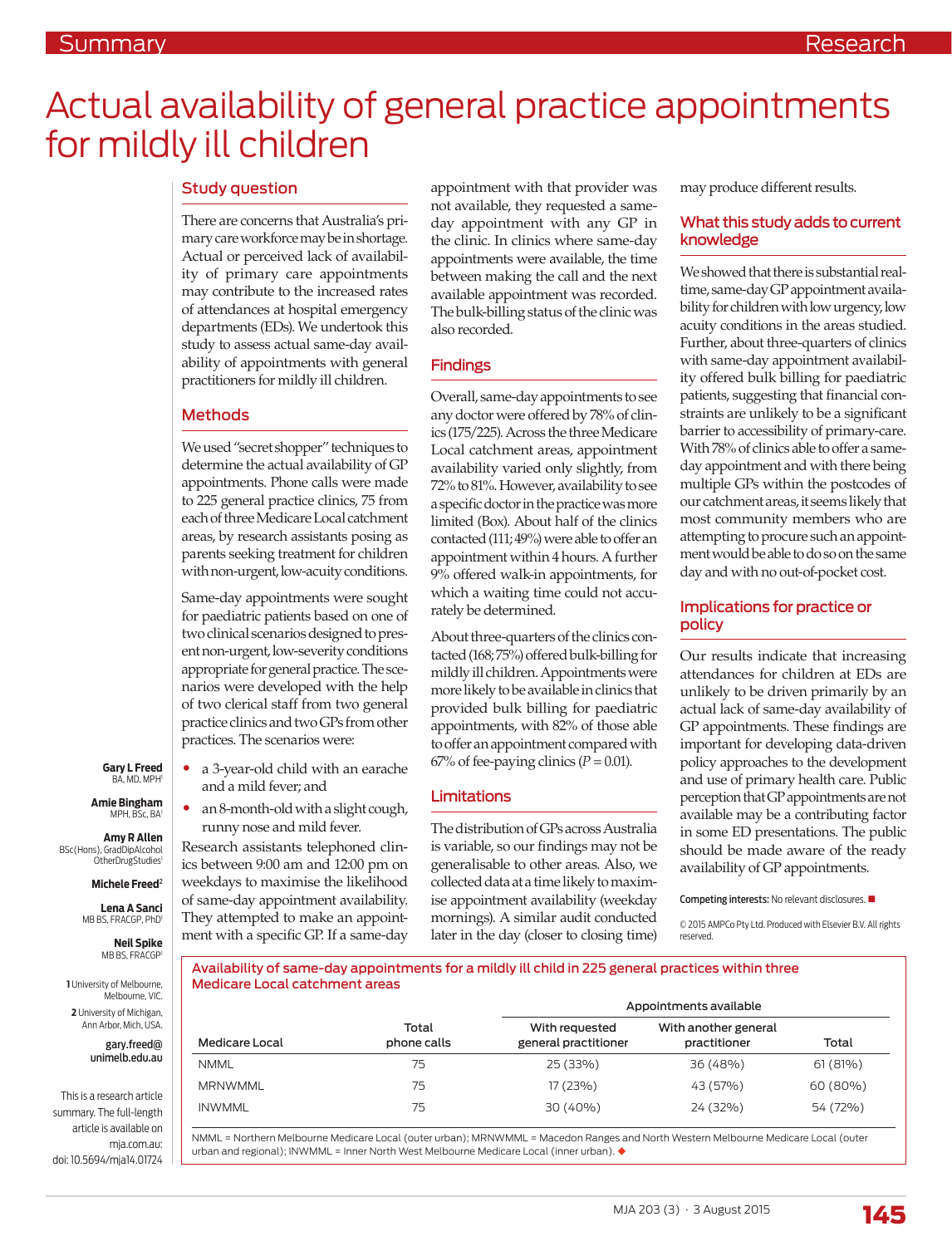# Actual availability of general practice appointments for mildly ill children

*There is extensive sameday newpatient GP appointment availability for mildly ill children in the catchment areas of Melbourne studied*

**Gary L Freed** BA, MD, MPH1

**Amie Bingham** MPH, BSc, BA1

**Amy R Allen**  BSc(Hons), GradDipAlcohol OtherDrugStudies<sup>1</sup>

**Michele Freed2**

**Lena A Sanci**  MB BS, FRACGP, PhD

> **Neil Spike**  MB BS, FRACGP

**1** University of Melbourne, Melbourne, VIC. **2** University of Michigan,

Ann Arbor, Mich, US.

gary.freed@ unimelb.edu.au

doi: 10.5694/mja14.01724

here are concerns that there<br>
may be shortages in the<br>
Australian primary care<br>
workforce expecially in rural and may be shortages in the workforce, especially in rural and regional areas. However, some have suggested that a shortage of general practitioners is also a problem in metropolitan areas.<sup>1</sup> In some outer suburbs of Melbourne, residents have reported significant difficulty in acquiring a medical certificate for sick leave in a timely manner, and that waiting 2 weeks for a doctor's appointment is common.2 Similarly, some GPs in Melbourne have reported having to close their books due to excessive demand, with one doctor stating he had to turn patients away for 2 years<sup>3</sup>. Even in some inner-city Melbourne practices, doctors have reported having to close their books, and hearing from patients that they have had to telephone four or five clinics just to obtain an appointment.4

An actual or perceived lack of availability of primary care appointments may contribute to the increased rates of attendances at hospital emergency departments (EDs), as patients seek alternative ways to reach health care providers. Attendances at EDs are increasing at a rate exceeding population growth, and there is a perception among hospital staff that a significant portion of attendances are for conditions that do not require the urgent or specialised services that such departments provide.<sup>5,6</sup> While some ED visits are for serious acute conditions some of which result in hospitalisation, a large number could be treated in a primary care setting.<sup>6-8</sup>

Many hospital EDs are experiencing a severe strain on their limited resources, as evidenced by chronic overcrowding and long waiting periods.9,10 Thus, ensuring that primary care practitioners are sufficiently available and accessible in the community is essential for both individuals and the health system as a whole. This would help patients with urgent conditions receive more timely

#### Abstract

Objective: To determine actual availability and cost of general practitioner appointments for children with conditions of low acuity and low urgency, from the perspective of the child's family.

Design, participants and setting: A "secret shopper" method, whereby research assistants posing as parents seeking appointments for mildly ill children telephoned a random sample of 225 general practice clinics within three Melbourne Medicare Local catchments, which included urban, suburban and regional areas; the study was conducted between 1 August and 30 September 2014.

Main outcome measures: Availability of same-day appointments and time until appointment; bulk-billing status of the clinic and/or the potential cost of an appointment.

Results: High availability of appointments was found in all three catchment areas (range, 72%–81% of clinics contacted). About half (49%) had appointments available within 4 hours. Between 72% and 80% of clinics contacted in the three Medicare Local catchment areas offered bulk-billing for paediatric appointments.

Conclusion: There is extensive same-day new-patient GP appointment availability for mildly ill children in the catchment areas of Melbourne studied. Further, as most of the available appointments are in clinics that bulk bill, financial access should not affect this availability. Increased paediatric presentations to emergency departments are not likely to be the result of limited GP availability. These findings provide an important base for developing data-driven policy approaches to the development and use of primary care.

treatment in hospitals by reducing demand for ED services, while those who do not require emergency treatment would benefit from the continuity of care and preventive services available in the community.<sup>11</sup>

Understanding the true availability of the primary care workforce for the population is necessary to determine whether a shortage actually exists. Projected models of supply and demand for the primary care workforce do indicate a possible shortage of practitioners.<sup>12</sup> However, beyond head counts of providers, there are few data that provide more than anecdotal reporting of primary care workforce supply and demand in Australia. For example, in 2009 the Australian Bureau of Statistics found that, in 1 year, about 937 800 people reported they had been unable to access health services when they needed them. Of the 82% who were attempting to access general practice services, 47% cited long

waiting periods or a lack of available appointments as the main reason for lack of access.13 A study of an outer metropolitan region in Western Australia found that 59% of people had reported difficulty in obtaining GP appointments, citing lack of appointments, long waiting periods and inconvenient hours.<sup>14</sup> Although indicative, such data are of limited use in assessing the actual availability and accessibility of services, given their focus on modelled data or on patient recall of health service access. No previous studies have provided a real-time assessment of GP availability or appointment charges from the patient's perspective.

The lack of such data hinders adequate policy responses to ensure that the needs of the population are met. We undertook this study specifically to help fill this gap. We focused particularly on children because previous studies have shown a decrease in the proportion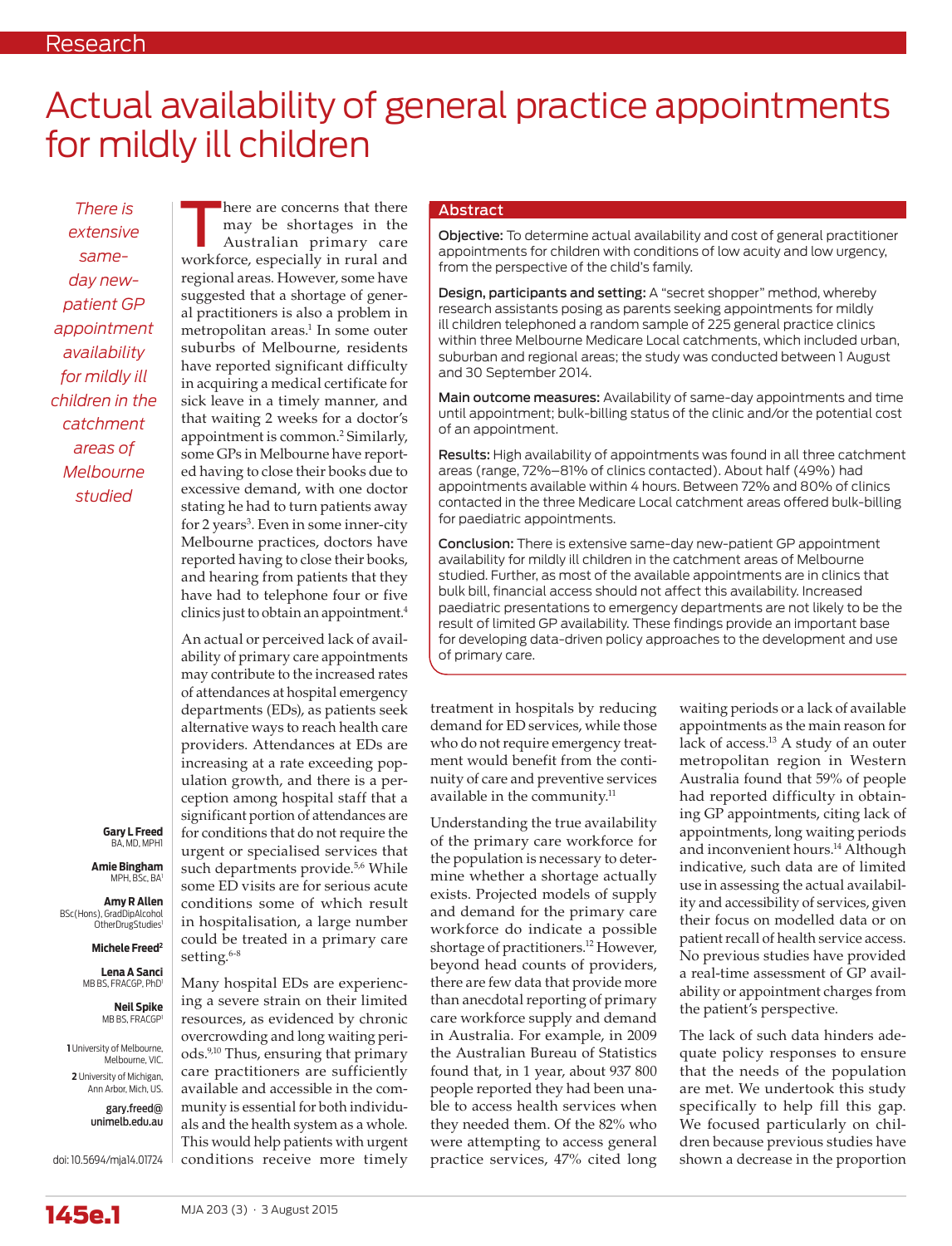#### Availability of same-day appointments for a mildly ill child in 225 general practices within three Medicare Local catchment areas

|                |                      | Appointments available                 |                                      |          |
|----------------|----------------------|----------------------------------------|--------------------------------------|----------|
| Medicare Local | Total<br>phone calls | With requested<br>general practitioner | With another general<br>practitioner | Total    |
| <b>NMML</b>    | 75                   | 25 (33%)                               | 36 (48%)                             | 61(81%)  |
| <b>MRNWMML</b> | 75                   | 17 (23%)                               | 43 (57%)                             | 60 (80%) |
| <b>INWMML</b>  | 75                   | 30 (40%)                               | 24 (32%)                             | 54 (72%) |

NMML = Northern Melbourne Medicare Local (outer urban); MRNWMML = Macedon Ranges and North Western Melbourne Medicare Local (outer urban and regional); INWMML = Inner North West Melbourne Medicare Local (inner urban).  $\blacklozenge$ 

of GP visits specifically provided to children over the past 2 decades.15

### Methods

We used "secret shopper" techniques, a well known and often-used method to determine the actual versus reported availability of physician appointments.16 This involved having research assistants pose as parents and telephoning general practice clinics seeking treatment for children with non-urgent, low-acuity conditions. The study was conducted between 1 August and 30 September 2014.

### Sample

The sampling frame included all GPs working within the catchment areas of three Medicare Locals in the greater Melbourne metropolitan area. The Medicare Local catchments included urban, suburban and regional areas. Each Medicare Local provided contact details of all GPs within their catchment areas. A random sample of 225 practices were contacted, 75 from each Medicare Local list.

## Data collection and analysis

Same-day appointments were sought for paediatric patients based on one of two clinical scenarios, each of which was designed to present non-urgent, low-severity conditions appropriate for general practice. The scenarios were developed with the help of two clerical staff from two general practice clinics and two GPs from other practices. The scenarios were:

- a 3-year-old child with an earache and a mild fever; and
- an 8-month-old with a slight cough, runny nose and mild fever.

#### 2 Availability of appointments and time until appointment in 225 general practices

| Time to                      |     | Appointments |                          |
|------------------------------|-----|--------------|--------------------------|
| appointment<br>(hours)       | No. | Proportion   | Cumulative<br>proportion |
| Within 1                     | 34  | 15%          | 15%                      |
| Within 2                     | 38  | 17%          | 32%                      |
| Within 3                     | 26  | 12%          | 44%                      |
| Within 4                     | 13  | 6%           | 49%                      |
| Within 5                     | 20  | 9%           | 58%                      |
| Within 6                     | 13  | 6%           | 64%                      |
| Within 7                     | 6   | 3%           | 67%                      |
| Within 8                     | 4   | 2%           | 68%                      |
| 8 or more                    | 1   | $0\%$        | 69%                      |
| Walk-in (time<br>unknown)    | 20  | 9%           | 78%                      |
| No appointments<br>available | 50  | 22%          | 100%                     |

Research assistants telephoned clinics between 9:00 am and 12:00 pm on weekdays to maximise the likelihood of same-day appointment availability.

Attempts were made to make an appointment with a specific, randomly selected GP in the practice. If a same-day appointment with that GP was not available, a request was made for a same-day appointment with any GP in the clinic. Same-day appointments offered with other GPs within the clinic were classified as an available appointment. Data were recorded on whether an appointment was unavailable, available with the requested practitioner, or available with another practitioner within the clinic. Where same-day appointments were available, the time between making the call and the next available appointment was recorded. Bulk-billing status of the clinic was a binary variable (yes/ no). Where clinics did not bulk bill, both the upfront cost of an appointment and the final out-of-pocket cost (upfront cost minus the Medicare rebate amount) was recorded. Where the receptionist stated the cost of an appointment was likely to vary on length of appointment, a minimum and maximum cost provided by the practice were recorded.

Where an appointment was offered, the appointment itself was not accepted. Receptionists were told by the research assistant that they would call back if an appointment was actually needed and if the time offered was acceptable. No appointments were actually booked in any practice. The call process was developed and pilot-tested with medical reception staff from GP clinics to ensure that it did not have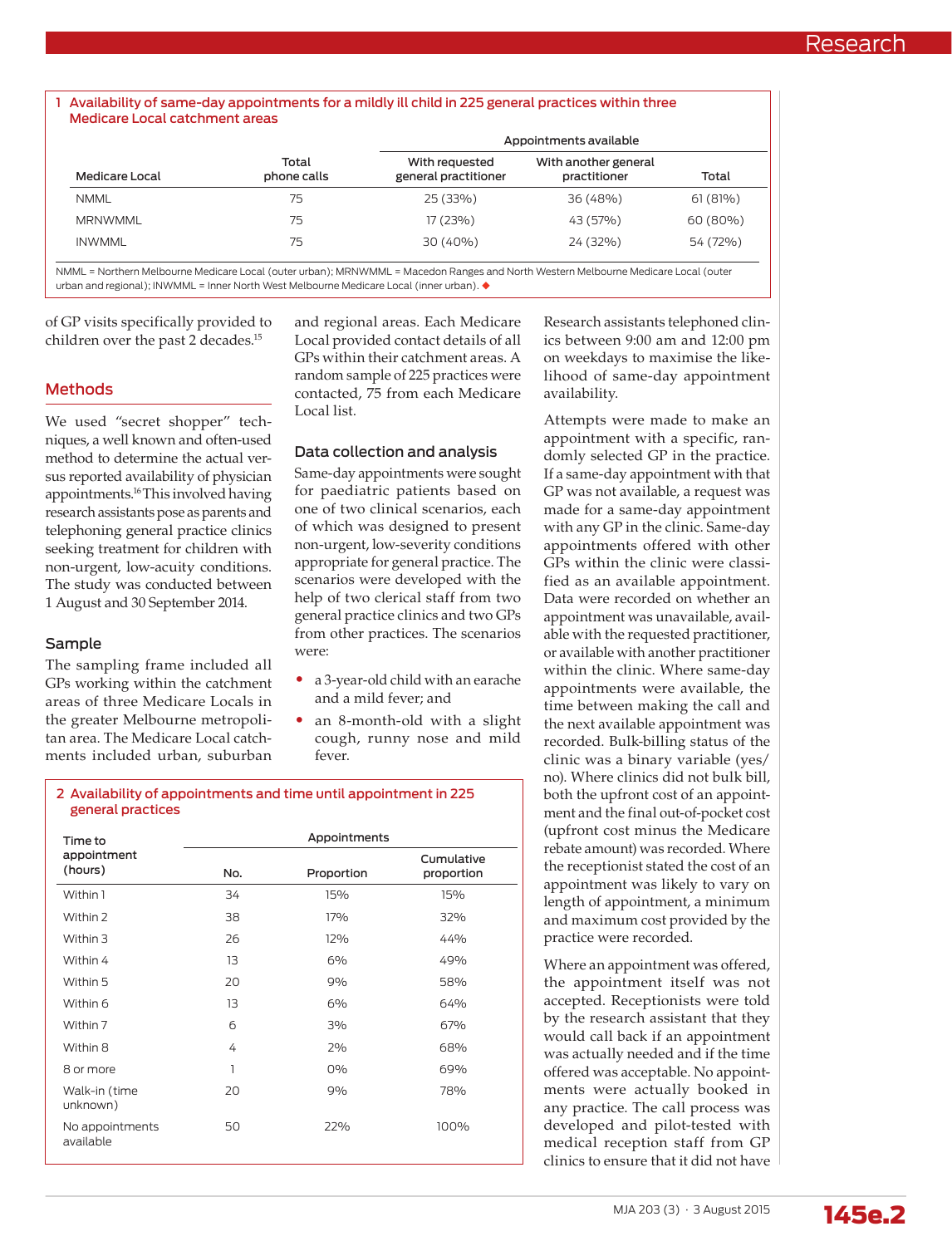a significant impact on the administration of the clinics.

The study received ethics clearance from the University of Melbourne Human Research Ethics Committee. This committee required that, after the data were collected, letters be sent to clinics that had been selected within the catchment areas alerting them to the possibility of having been contacted by the research team and describing the nature of the study.

#### Statistical analysis

All data were analysed using Stata, version 13 (StataCorp). Analyses primarily involved the use of descriptive statistics, with the  $\chi^2$  test used to investigate potential associations between appointment availability and the availability of bulk-billing in clinics.

### Results

## Appointment availability

Overall, same-day appointments to see any doctor were offered by 78% of clinics (175/225). Appointment availability between the three Medicare Local catchment areas varied only slightly, from 72% to 81%. However, availability to see a specific doctor in the practice was more limited (Box 1).

Time until available appointments ranged from less than 1 hour in 15% of practices to over 8 hours in a single practice (Box 2). About half of the clinics contacted (111; 49%) were able to offer an appointment within 4 hours. A further 9% offered walk-in appointments, for which a waiting time could not accurately be determined (Box 2).

### Appointment cost

About three-quarters of the clinics contacted (168; 75%) offered bulk-billing for paediatric patients. Actual proportions varied between 72% and 80% in the three Medicare Local catchment areas (Box 3).

Box 4 provides a comparison of appointment availability by clinic billing practices. Appointments were more likely to be available in clinics

that provided bulk-billing for paediatric appointments, with 82% of those able to offer an appointment compared with 67% of private-billing clinics  $(P = 0.01)$ . Mean out-of-pocket costs were lower at clinics in which appointments were available than at those in which no appointment was offered. In clinics that did not bulk bill, the minimum out-of-pocket costs cited by reception staff ranged from \$2 to \$75.65, with a mean of \$32.18. Maximum out-of-pocket costs ranged from \$12 to \$94.30, with a mean of \$34.67.

# **Discussion**

Among the most important findings from this study is that there is significant same-day GP appointment availability for children with low urgency, low-acuity conditions in the areas we studied. Further, about three-quarters of clinics with sameday appointment availability offered bulk-billing for paediatric patients, suggesting that financial constraints are unlikely to be a significant barrier to accessibility of primary care appointments. With 78% of clinics able to offer a same-day appointment and with there being multiple GPs practising within the postcodes of our catchment areas, it seems likely that most people attempting to procure such an appointment would be able to do so, and with no

out-of-pocket cost. In addition, a high proportion (almost 60%) of appointments were offered either within 4 hours of contacting the clinic or on a same-day walk-in basis.

Our results indicate that increasing attendances for children at EDs are unlikely to be driven primarily by a lack of availability of appointments in general practice. It is possible that a perceived lack of primary care appointment availability may be a contributing factor in some ED presentations. Parents and guardians may simply be assuming a lack of availability of GP appointments, and believe they are more likely to be provided with timely care in an ED. If this is the case, public information campaigns based on our findings may help to change the behaviour of patients in seeking acute care for low urgency conditions at their general practice clinic. Although not all GPs had same-day appointments available, there were multiple GPs able to see patients for non-urgent conditions in a timely manner. This is in contrast to the picture presented in some media reports.<sup>2-4</sup>

Our findings on the high proportion of clinics that bulk bill for paediatric care (75%), and the higher availability of appointments in these clinics compared with private-billing clinics is important. The perceived cost of appointments may be influencing the behaviour of parents seeking

#### 3 Availability of bulk-billing for paediatric appointments in 225 general practices within three Medicare Local catchment areas

| Medicare Local               | No. of practices | <b>Bulk-billing practices</b> |
|------------------------------|------------------|-------------------------------|
| Within 2                     | 38               | 17%                           |
| Within 3                     | 26               | 12%                           |
| Within 4                     | 13               | 6%                            |
| Within 5                     | 20               | 9%                            |
| Within 6                     | 13               | 6%                            |
| Within 7                     | 6                | 3%                            |
| Within 8                     | 4                | 2%                            |
| 8 or more                    | 1                | $0\%$                         |
| Walk-in (time<br>unknown)    | 20               | 9%                            |
| No appointments<br>available | 50               | 22%                           |

NMML = Northern Melbourne Medicare Local (outer urban); MRNWMML = Macedon Ranges and North Western Melbourne Medicare Local (outer urban and regional); INWML = Inner North West Melbourne Medicare Local (inner urban). ◆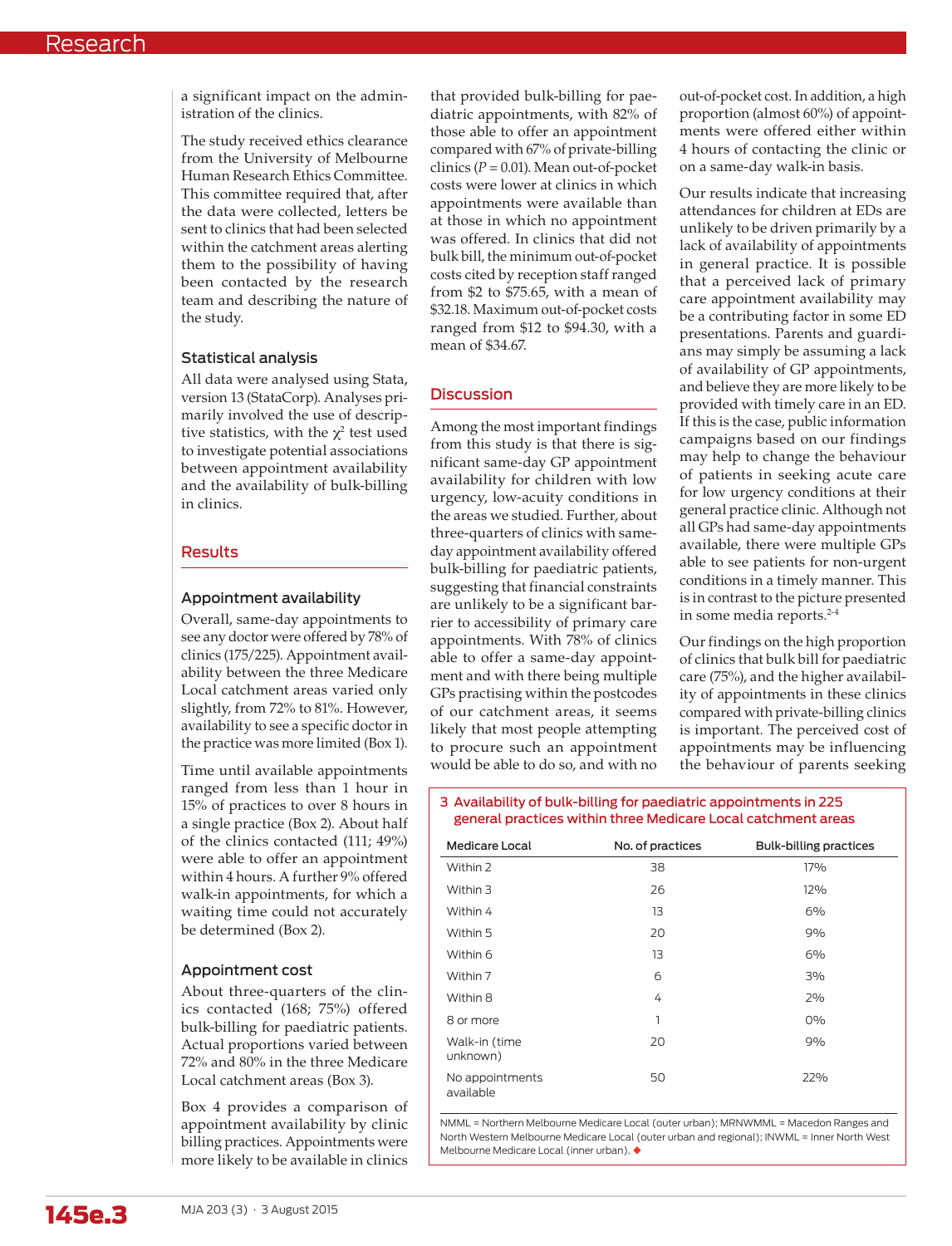#### 4 Availability of and billing practices for paediatric appointments in 225 general practices

| Appointment<br>available | No. of practices | Bulk-billing | Private-billing |
|--------------------------|------------------|--------------|-----------------|
| Nο                       | 50               | $31(62\%)$   | 19 (38%)        |
| Yes                      | 175              | 137 (78%)    | 38 (22%)        |
| All practices            | 225              | 168          | 57              |

care for children with non-urgent conditions.17 A study of patients 15 years and older found that over a million Australians reported that they had not seen, or had delayed seeing, a doctor due to cost in a given year; another study found that 24.5% of those living in an outer metropolitan suburb cited financial matters as a barrier to visiting a GP.13,14 Publicising the availability and accessibility of same-day appointments for children in bulk-billing clinics may allay concerns over the cost of appointments.

A previous study has shown that if parents are unable to obtain appointments with a practitioner that they know and trust, they may instead seek treatment in an ED.<sup>18</sup> Although parents may wish to see the same GP for all of their child's health care needs, that appears to be an increasingly unrealistic goal. Trends in GP practices indicate that the number of GPs working in larger practices (of four or more partners) is increasing, while only about 11% work in solo practices.19-21 Frequently, patients are seen by several members of a practice.

A limitation of our study is that that the distribution of GPs may differ between metropolitan, regional and rural areas across the country, so our findings may not be generalisable to other parts of Australia. Further research would be required to assess the availability of same-day GP appointments in other areas. Further, we collected our data on weekday mornings — a time likely to maximise

appointment availability. A similar audit conducted nearer closing time may produce different results.

This study provides an accurate and current real-time assessment of availability and accessibility of general practice appointments for children with non-urgent conditions from the patient's perspective. We found high availability of appointments in GP practices, although not necessarily with a specific doctor in the practice. Additionally, the high availability of appointments in bulk-billing clinics indicates a lack of economic barriers to available care. We believe this information can aid in developing data-driven policy approaches for ensuring the availability of the primary care workforce and the use of paediatric ED services for non-urgent conditions. Further, the public should be made aware of the ready availability of GP appointments.

Acknowledgements: We thank the Victorian Department of Health, Royal Children's Hospital Foundation, Inner North West Melbourne Medicare Local and Northern Melbourne Medicare Local for financial support for the project.

Competing interests: No relevant disclosures.

© 2015 AMPCo Pty Ltd. Produced with Elsevier B.V. All rights reserved.